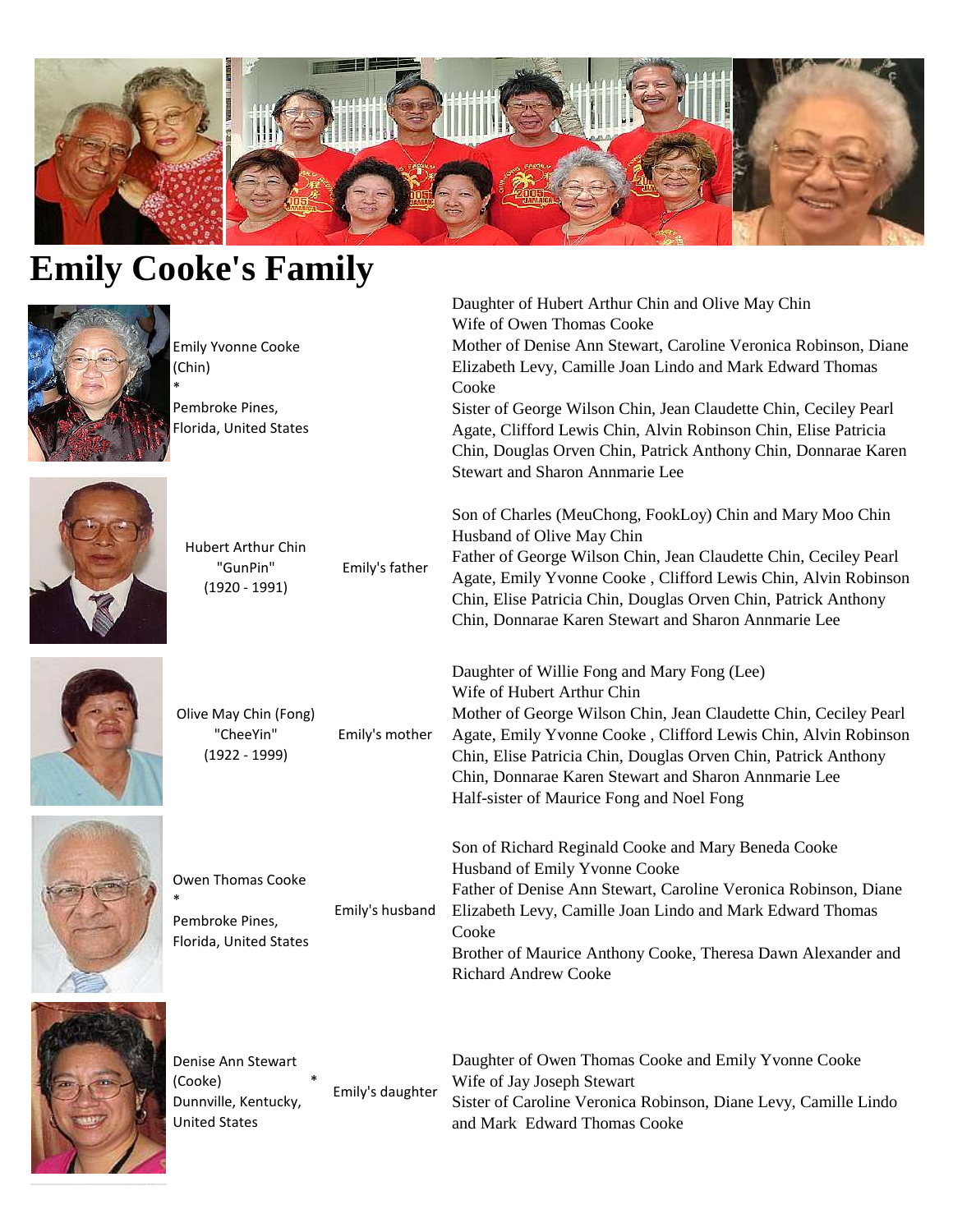

Jay Joseph Stewart

Dunnville, Kentucky, United States

\*

\*

Denise's husband Husband of Denise Ann Stewart



Caroline Veronica Robinson (Cooke) Coral Springs, Florida, United States Emily's daughter Daughter of Owen Thomas Cooke and Emily Yvonne Cooke Wife of Richard Wayne Robinson Mother of Alicia Robinson, Melissa Kay Robinson and Rachel Robinson Sister of Denise Ann Stewart, Diane Elizabeth Levy, Camille Joan Lindo and Mark Edward Thomas Cooke



| Richard Wayne                                                      |                       |                                                                                                                 |
|--------------------------------------------------------------------|-----------------------|-----------------------------------------------------------------------------------------------------------------|
| Robinson<br>' ≭<br>Coral Springs, Florida,<br><b>United States</b> | Caroline's<br>husband | Husband of Caroline Veronica Robinson<br>Father of Alicia Robinson, Melissa Kay Robinson and Rachel<br>Robinson |



Alicia Robinson \* Tamarac, Florida, United States

Emily's granddaughter Daughter of Richard Wayne Robinson and Caroline Veronica Robinson Fiancée of Giovanni Blake Sister of Melissa Kay Robinson and Rachel Robinson



Giovanni Blake \*

Tamarac, Florida, United States

\*

Alicia's fiancé Fiancé of Alicia Robinson



Melissa Kay Robinson Daytona Beach, Florida, United States Emily's granddaughter

Daughter of Richard Wayne Robinson and Caroline Veronica Robinson Sister of Alicia Robinson and Rachel Robinson

Rachel Robinson \* Coral Springs, Florida, granddaughter United States Emily's

Daughter of Richard Wayne Robinson and Caroline Veronica Robinson Sister of Alicia Robinson and Melissa Kay Robinson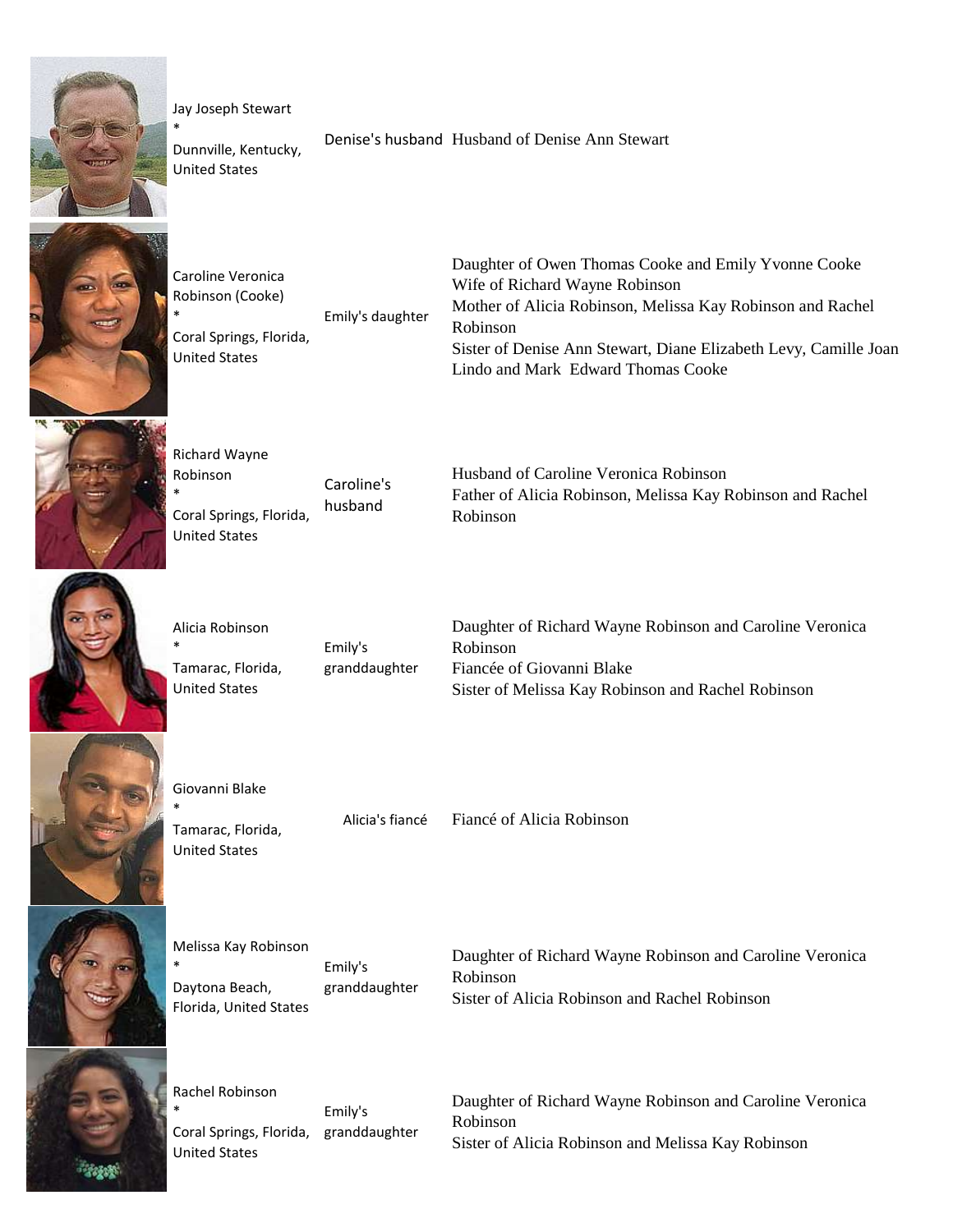

Diane Elizabeth Levy (Cooke) \* Emily's daughter

Pembroke Pines, Florida, United States Daughter of Owen Thomas Cooke and Emily Yvonne Cooke Wife of Paul Levy Mother of Kayandra Mary Nicole Levy and Alyana Jade Levy Sister of Denise Ann Stewart, Caroline Veronica Robinson, Camille Joan Lindo and Mark Edward Thomas Cooke



\*

\*

Paul Andrew Levy Pembroke Pines, Florida, United States

Diane's husband Husband of Diane Elizabeth Levy Father of Kayandra Mary Nicole Levy and Alyana Jade Levy



Kayandra Mary Nicole Levy \* Pembroke Pines, Florida, United States Emily's granddaughter

Daughter of Paul Andrew Levy and Diane Elizabeth Levy Sister of Alyana Jade Levy



Alyana Jade Levy Pembroke Pines, Florida, United States Emily's granddaughter

Daughter of Paul Andrew Levy and Diane Elizabeth Levy Sister of Kayandra Mary Nicole Levy



Camille Joan Lindo (Cooke) \* Hollywood, Florida, United States Emily's daughter

Daughter of Owen Thomas Cooke and Emily Yvonne Cooke Ex-wife of Terence Arthur Lindo Mother of Jeana Lindo, Frances Lindo, Gabriel Lindo and Joshua Emmanuel Lindo Sister of Denise Ann Stewart, Caroline Veronica Robinson, Diane Elizabeth Levy and Mark Edward Thomas Cooke



Terence Arthur Lindo \* Kingston, Jamaica Camille's exhusband

Ex-husband of Camille Joan Lindo Father of Jeana Lindo, Frances Lindo, Gabriel Lindo and Joshua Emmanuel Lindo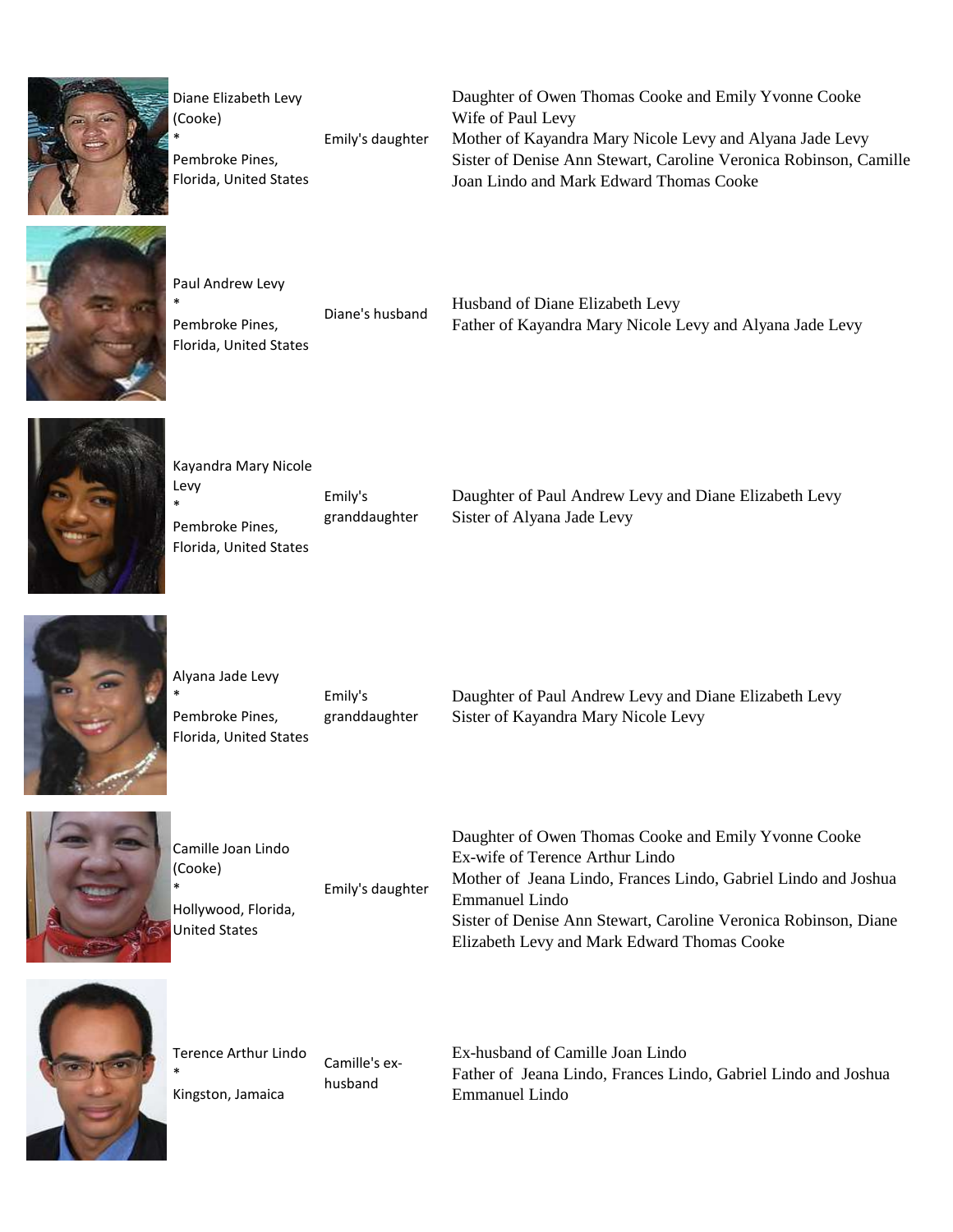

Jeana Alexandrae Lindo \* Kingston, Jamaica

\*

\*

United States

Emily's granddaughter Daughter of Camille Joan Lindo and Terence Arthur Lindo Sister of Frances Lindo, Gabriel Lindo and Joshua Emmanuel Lindo



Frances Ileana Lindo Hollywood, Florida, United States Emily's granddaughter

Daughter of Camille Joan Lindo and Terence Arthur Lindo Sister of Jeana Lindo, Gabriel Lindo and Joshua Emmanuel Lindo



Gabriel Lindo Hollywood, Florida,

Emily's grandson Son of Camille Joan Lindo and Terence Arthur Lindo Brother of Jeana Lindo, Frances Lindo and Joshua Emmanuel Lindo



Joshua Emmanuel Lindo \* Hollywood, Florida, United States

Emily's grandson Son of Camille Joan Lindo and Terence Arthur Lindo Brother of Jeana Lindo, Frances Lindo and Gabriel Lindo



Mark Edward Thomas Cooke \* Leesburg, Virginia, United States Emily's son Son of Owen Thomas Cooke and Emily Yvonne Cooke Husband of Tevas Cooke Brother of Denise Ann Stewart, Caroline Veronica Robinson, Diane Elizabeth Levy and Camille Joan Lindo



 Tevas Cooke (Fernandes) \* Leesburg, Virginia, United States

Mark's wife Wife of Mark Edward Thomas Cooke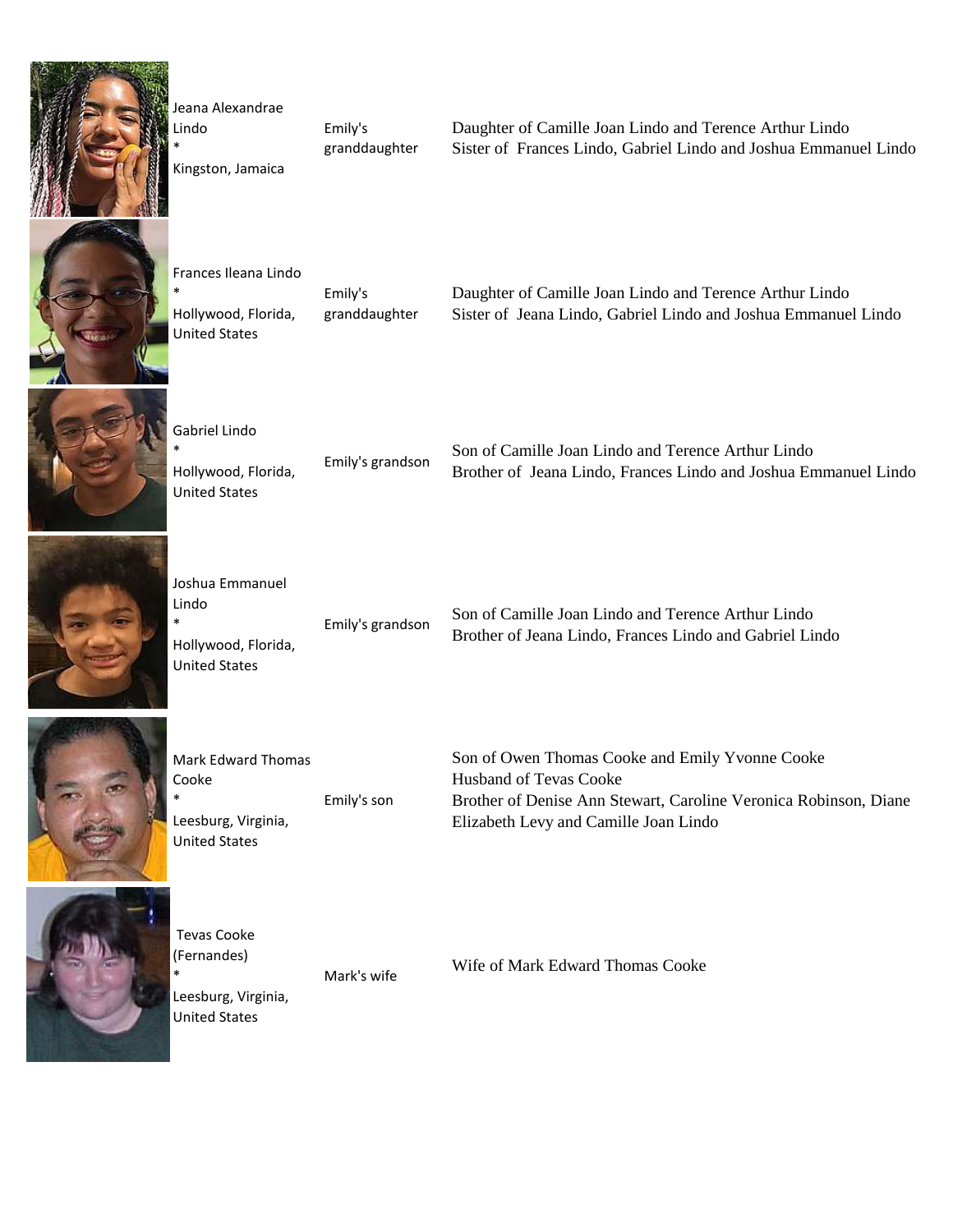



 Jean Claudette Chin \* Montego Bay, St. James, Jamaica Emily's sister

rige wilsom crimically's brother<br>(1939-1965)

.

George Wilson Chin



Ceciley Pearl Agate (Chin) \* Montego Bay, St. James, Jamaica Emily's sister





Emily's brother

Alvin Robinson Euton Chin "Bam" (1947 - 2015) Emily's brother



Elise Patricia Chin "Patsy" Montego Bay, St. Emily's sister

James, Jamaica

\*

Son of Hubert Arthur Chin and Olive May Chin Husband of Arthens Elaine Chin (Wiggan) Father of William Chin, Sandra Cole and George Wilson Chin Brother of Jean Claudette Chin, Ceciley Pearl Agate, Emily Yvonne Cooke, Clifford Lewis Chin, Alvin Robinson Chin, Elise Patricia Chin, Douglas Orven Chin, Patrick Anthony Chin, Donnarae Karen Stewart and Sharon Annmarie Lee

Daughter of Hubert Arthur Chin and Olive May Chin

Sister of George Wilson Chin, Ceciley Pearl Agate, Emily Yvonne Cooke, Clifford Lewis Chin, Alvin Robinson Chin, Elise Patricia Chin, Douglas Orven Chin, Patrick Anthony Chin, Donnarae Karen Stewart and Sharon Annmarie Lee

Daughter of Hubert Arthur Chin and Olive May Chin Wife of Charles "Chappie" Agate Ex-wife of Milton Chalmers Mother of Leighton Chalmers and Nigel Chalmers Sister of George Wilson Chin, Jean Claudette Chin, Emily Yvonne Cooke, Clifford Lewis Chin, Alvin Robinson Chin, Elise Patricia Chin, Douglas Orven Chin, Patrick Anthony Chin, Donnarae Karen Stewart and Sharon Annmarie Lee

Son of Hubert Arthur Chin and Olive May Chin Husband of Sherlyn Chin (Elliott) Father of Gregory Chin, Shaleen Braham and Andrea Chin-Jenkins Brother of George Wilson Chin, Jean Claudette Chin, Ceciley Pearl Agate, Emily Yvonne Cooke, Clifford Lewis Chin, Elise Patricia Chin, Douglas Orven Chin, Patrick Anthony Chin, Donnarae Karen Stewart and Sharon Annmarie Lee

Son of Hubert Arthur Chin and Olive May Chin Husband of Pauline Chin (Moo Young) Father of Ian "Pappy" Chin, Antoinette D'Ornellas, Wendy Chin and Damion "Kojak" Chin Brother of George Wilson Chin, Jean Claudette Chin, Ceciley Pearl Agate, Emily Yvonne Cooke, Clifford Lewis Chin, Elise Patricia Chin, Douglas Orven Chin, Patrick Anthony Chin, Donnarae Karen Stewart and Sharon Annmarie Lee

Daughter of Hubert Arthur Chin and Olive May Chin Mother of Nichelle Joan Chin and Ashley-Rae James Sister of George Wilson Chin, Jean Claudette Chin, Ceciley Pearl Agate, Emily Yvonne Cooke, Clifford Lewis Chin, Alvin Robinson Chin, Douglas Orven Chin, Patrick Anthony Chin, Donnarae Karen Stewart and Sharon Annmarie Lee